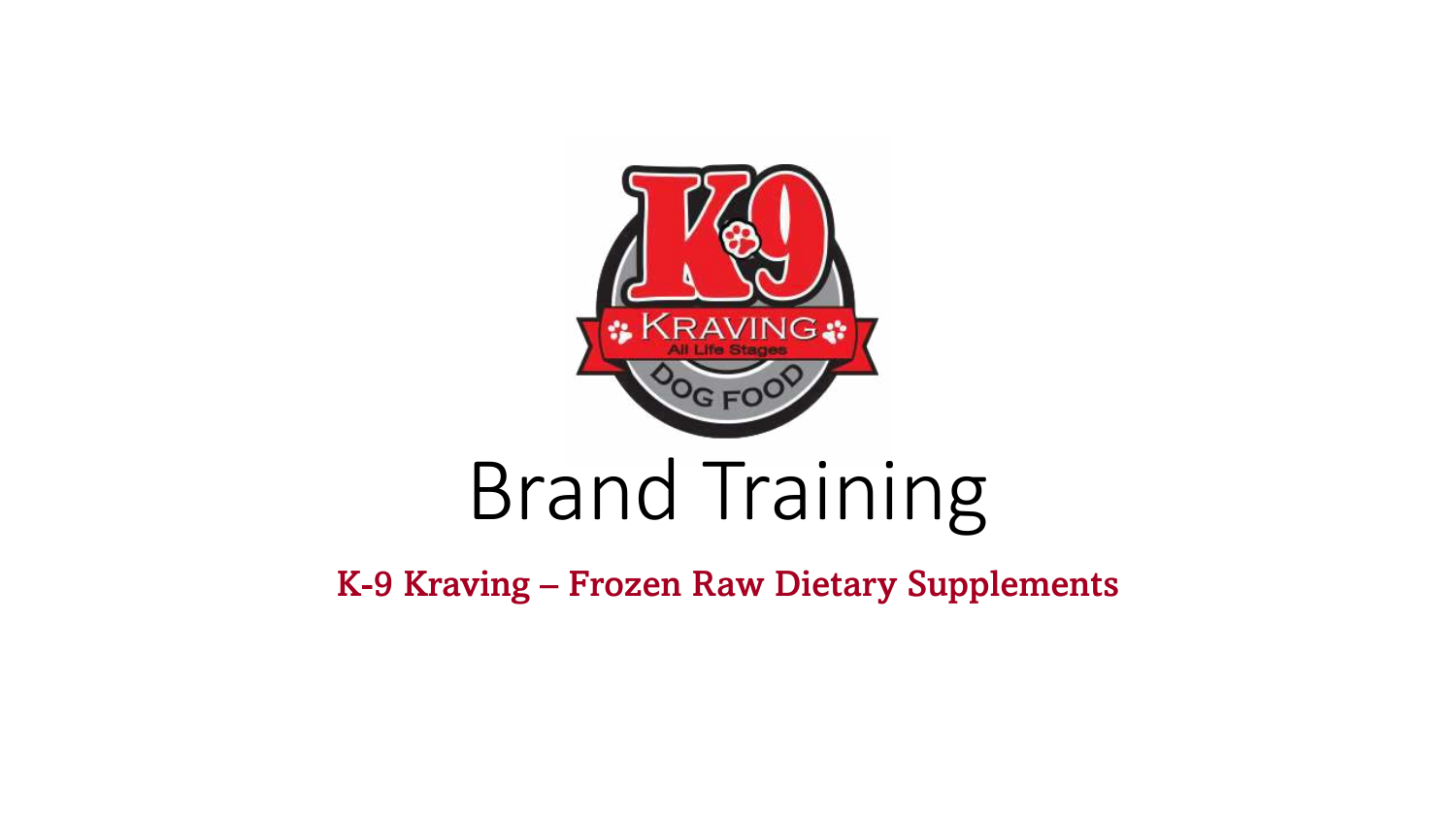#### HPP-Free Options Grinds:

- Mackerel & Vegetable
- 100% Green Tripe (beef)
- 100% Pancreas (beef)

### HPP-Free Whole/Recreational Options:

- Duck Necks
- Turkey Necks
- Beef Pipe & Beef Knuckle Bones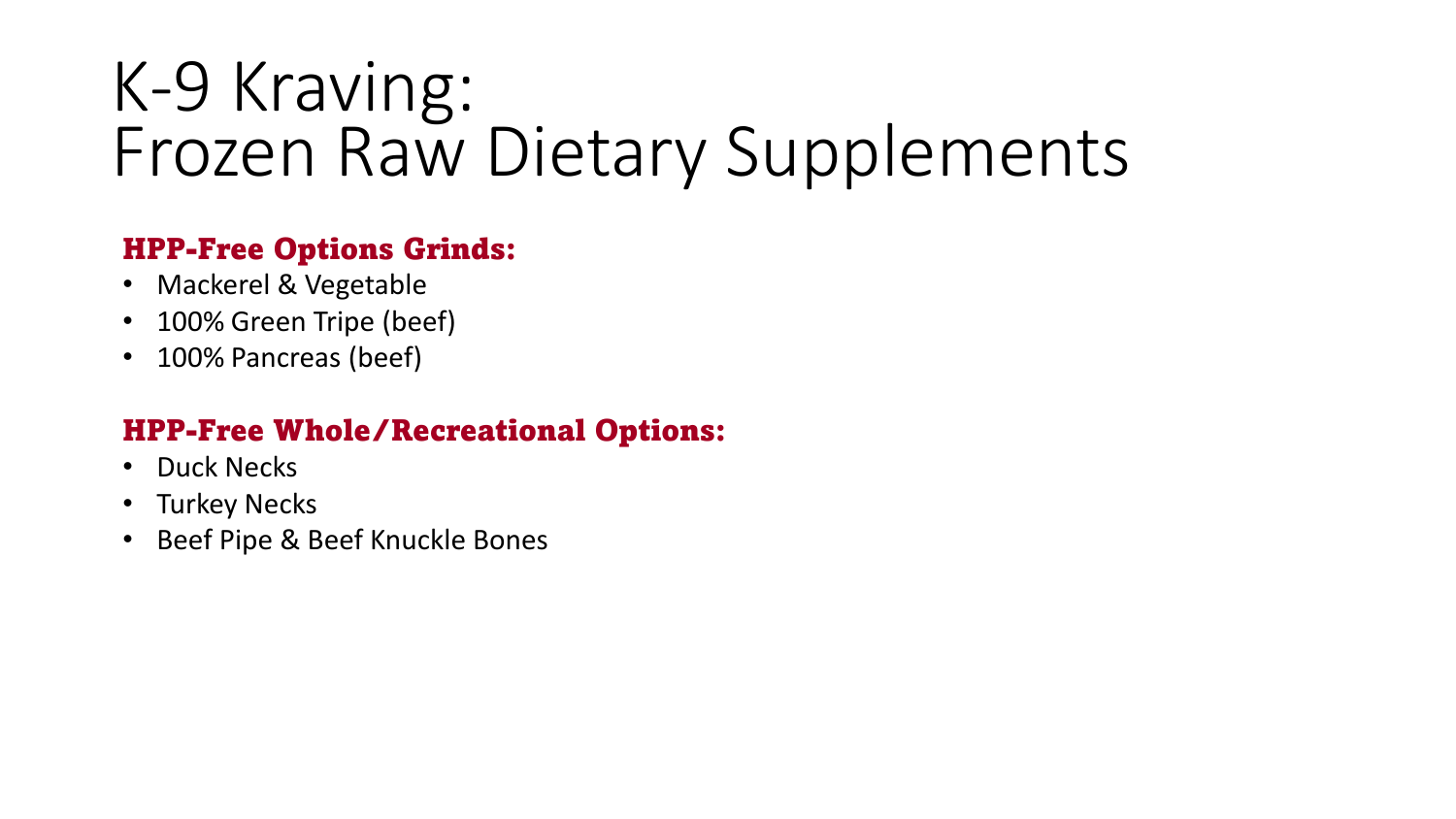# K-9 Kraving: Frozen Raw Dietary Supplements Grind Options:

| Mackerel &<br>Vegetable | Dietary<br>Supplement | 100% Human Grade<br>Fish & Wildlife Division | Wild caught         | ROTATION OPTION:<br>Thaw & Serve<br>SUPPLEMENT: Up to<br>25% of total meal | Rich source of Omega-3 fatty<br>acids to improve canine skin<br>& coat and reduce shedding<br>while offering an excellent<br>source of protein | ALL: Ages, Breeds, Sizes<br><b>Senior Canines</b><br>Protein Limitations<br>Long/Short Coated K9                       | 2# Patty Pack<br>27# Bulk Patties                       |
|-------------------------|-----------------------|----------------------------------------------|---------------------|----------------------------------------------------------------------------|------------------------------------------------------------------------------------------------------------------------------------------------|------------------------------------------------------------------------------------------------------------------------|---------------------------------------------------------|
| Green<br><b>Tripe</b>   | Dietary<br>Supplement | <b>100% USA</b>                              | <b>COMMERCIALLY</b> | SUPPLEMENT:<br>Up to 25%<br>of total meal                                  | Naturally provides probiotics,<br>essential fatty acids, digestive<br>enzymes, Omega 3 & 6 fatty acids<br>*contains.13% phosphorus*            | ALL: Breeds and Sizes<br>AGES: 6 mos-Older<br>Working/Sporting<br>Long/Short Coated Canines<br>*Dogs w/Kidney Distress | 5# / 2# / 1# Rolls<br>2# Patty Pack<br>27# Bulk Patties |
| Pancreas                | Dietary<br>Supplement | <b>100% USA</b>                              | SOURCED             | $2 oz / 20$ lbs of<br><b>Body Weight</b><br>$1-2 \times$ Day               | Assists dogs/cats with poorly<br>functioning pancreas by<br>providing necessary digestive<br>enzymes and hormones                              | Senior Dogs & Cats<br>Dogs & Cats w/Pancreatitis<br>Dogs & Cats w/ EPI<br>Dogs & Cats w/ Diabetes                      | 2# Patty Pack                                           |
|                         |                       |                                              |                     | <b>FITH TURKLEYS THEME</b><br><b>ESSAYS</b><br>三 章                         |                                                                                                                                                | <b>THE PROPERTY</b>                                                                                                    |                                                         |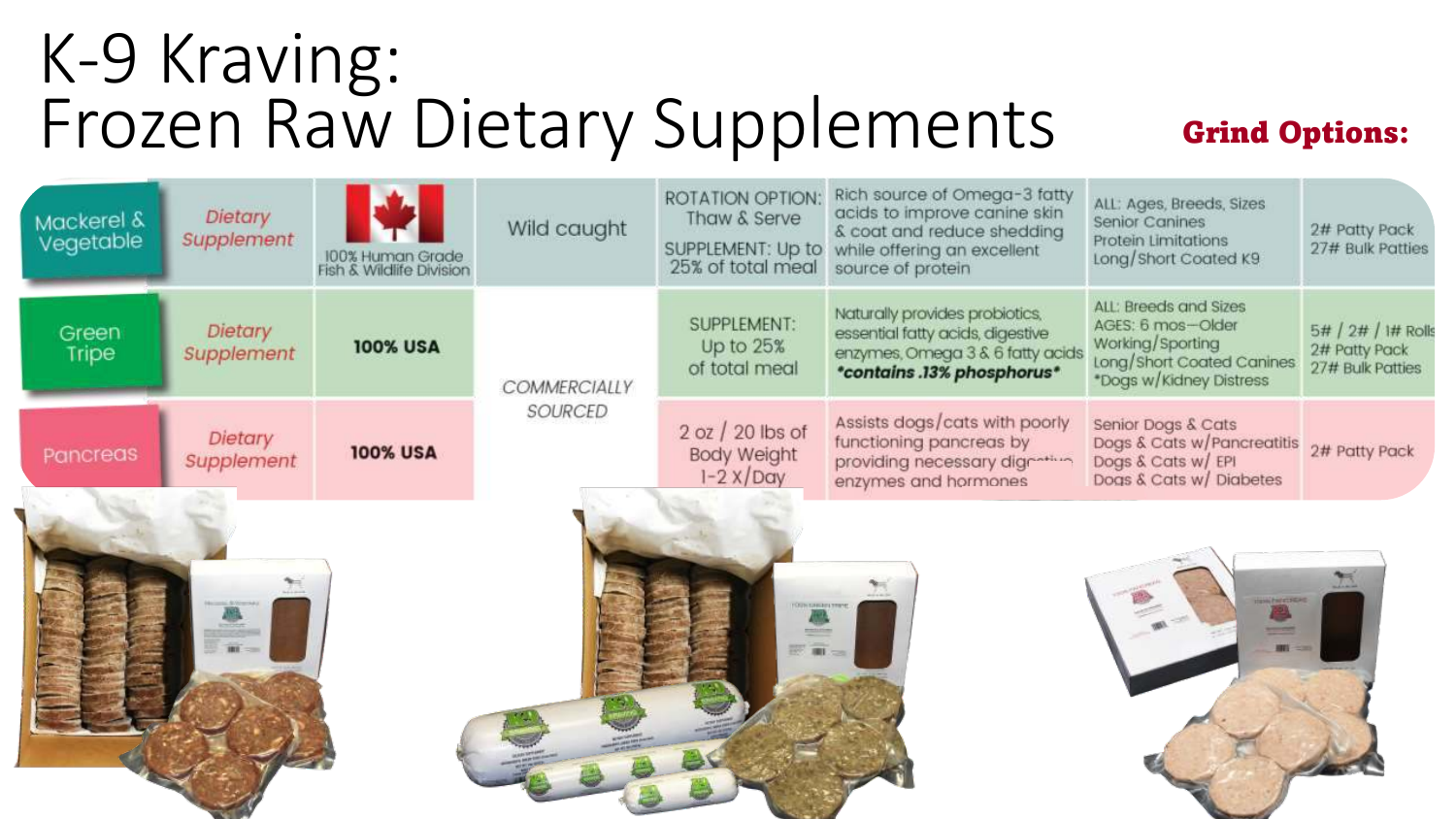### Whole/Recreational Options – Duck Necks



#### AVAILABLE SIZES:

8-unit Vac-pack Loose Bulk Case – Special Order



### **Healthful Attributes Of Duck Necks:**

- A cooling & novelty protein
- A raw meaty meal providing a natural balance of fat, meat, bone & sinew
- Duck offers natural anti-inflammatory qualities

#### **Recommendations:**

- ALL: ages, breeds & sizes
- Rotation meal or Foraging treat
- Canines requiring a novelty/cooling protein
- Aging &/or arthritic canines
- Dental chew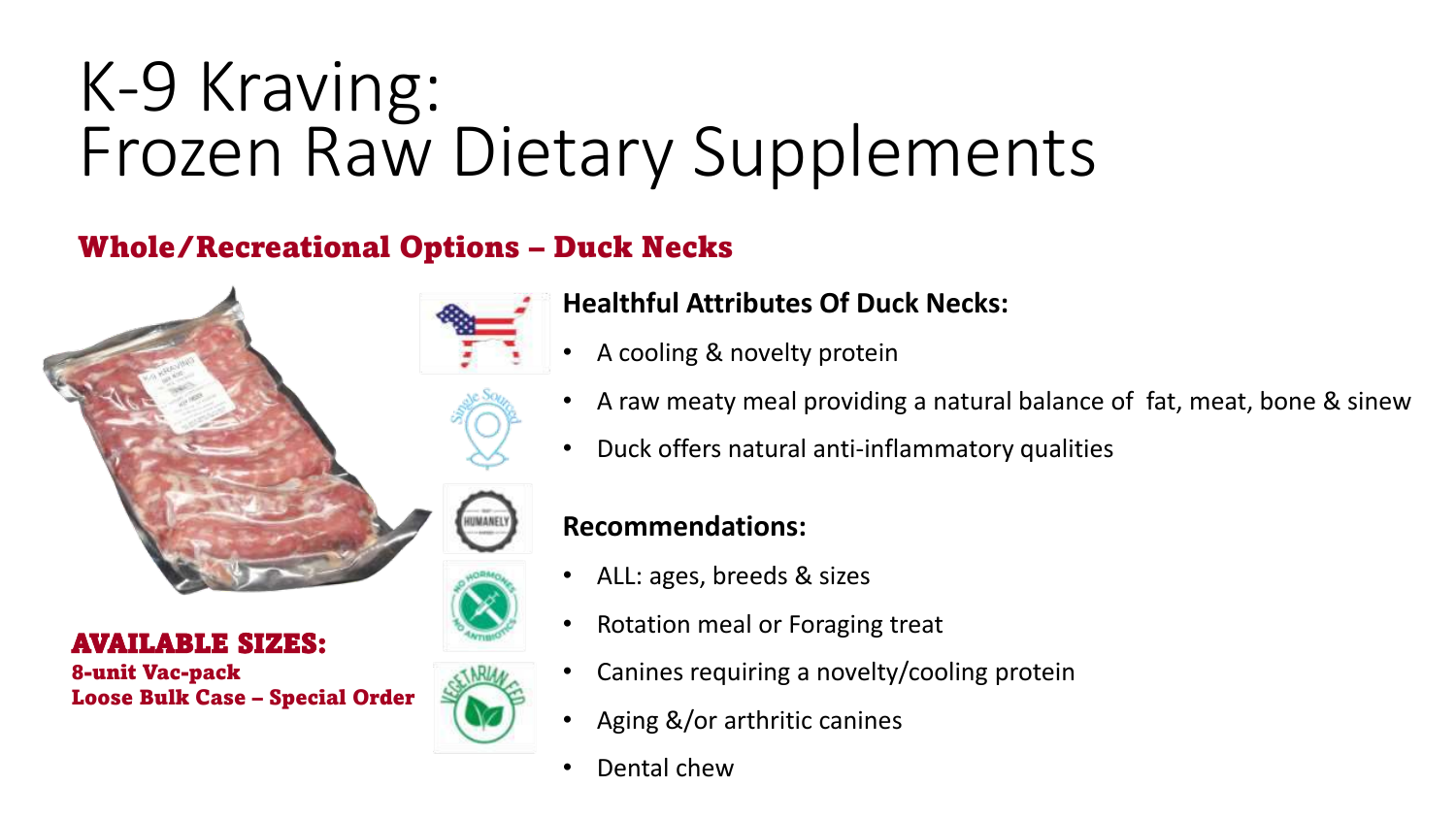### Whole/Recreational Options – Turkey Necks



AVAILABLE SIZES: 3-unit Vac-pack

Loose Bulk Case – Special Order

#### **Healthful Attributes Of Turkey Necks:**

- A novel & neutral protein
- A raw meaty meal providing a natural balance of fat, meat, bone & sinew
- Turkey necks offers natural source of chondroitin to nourish joints

#### **Recommendations:**

- ALL: ages, breeds & sizes
- Rotation meal or Foraging treat
- Canines requiring a novelty/neutral protein
- Aging and highly active pets to assist joint care
- Dental chew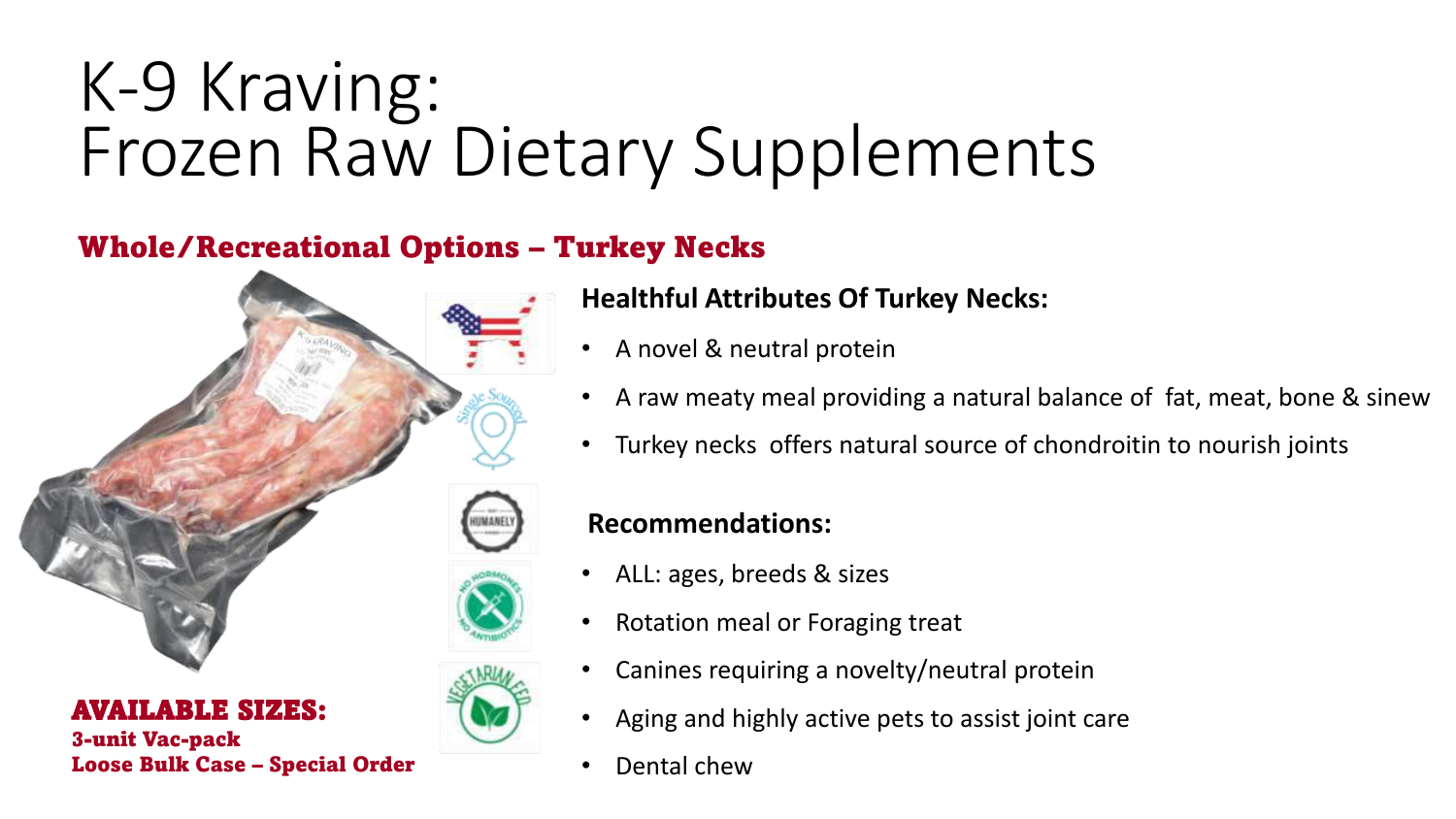## Whole/Recreational Options – Beef Pipe (marrow) Bones **Healthful Attributes Of Beef Pipe Bones:**

Beef Pipe bones provide mental stimulation and are great for canine oral health

#### **Recommendations:**

- PIPES: 6 months and older
- ALL: breeds & sizes
- Recreational treat
- Dental (teeth & gums) chew

#### AVAILABLE SIZES:

2-3": 2-unit Vac-pack 4-6" & 7-9": 1-unit Vac-pack Loose Bulk Case – Special Order





### **RECREATIONAL FEEDING GUIDELINES:**

**1 bone per week as desired 2-3" small breeds 4-6" medium breeds 7-9" large breeds**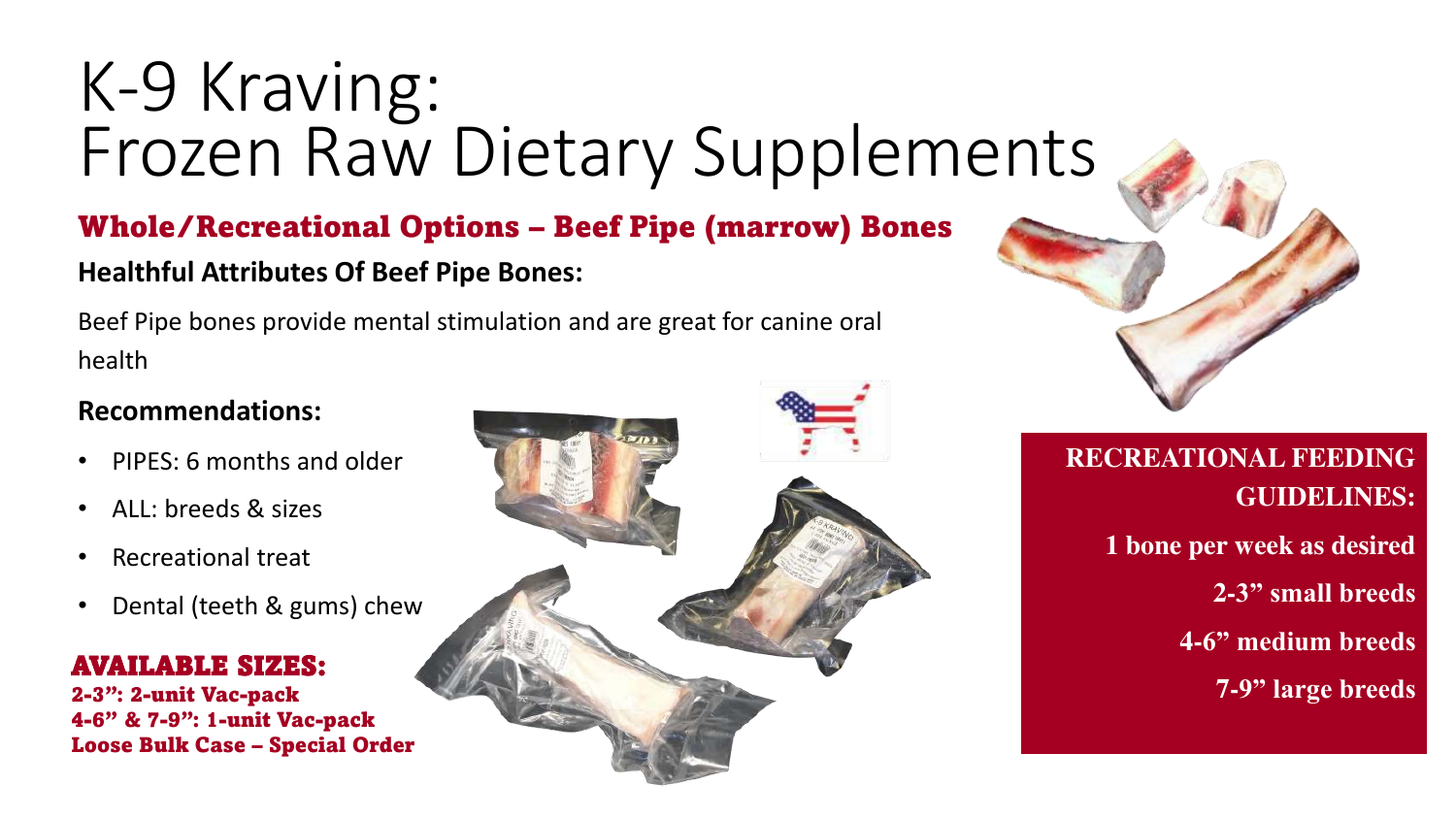### Whole/Recreational Options – Beef Knuckle Bones

#### **Healthful Attributes Of Beef Knuckle Bones:**

Beef Knuckle bones provide mental stimulation and are great for canine oral health; especially with Large & X-Large Breeds as knuckle bones are more difficult for aggressive chewers to breakdown

#### **Recommendations:**

- PIPES: 6 months and older
- Aggressive Chewers
- Recreational treat
- Dental (teeth & gums) chew

#### AVAILABLE SIZES:

1-unit Vac-pack Loose Bulk Case – Special Order





**RECREATIONAL FEEDING GUIDELINES: KNUCKLES: 1—size Recommended for aggressive chewers and/or large & strong-jawed canines**